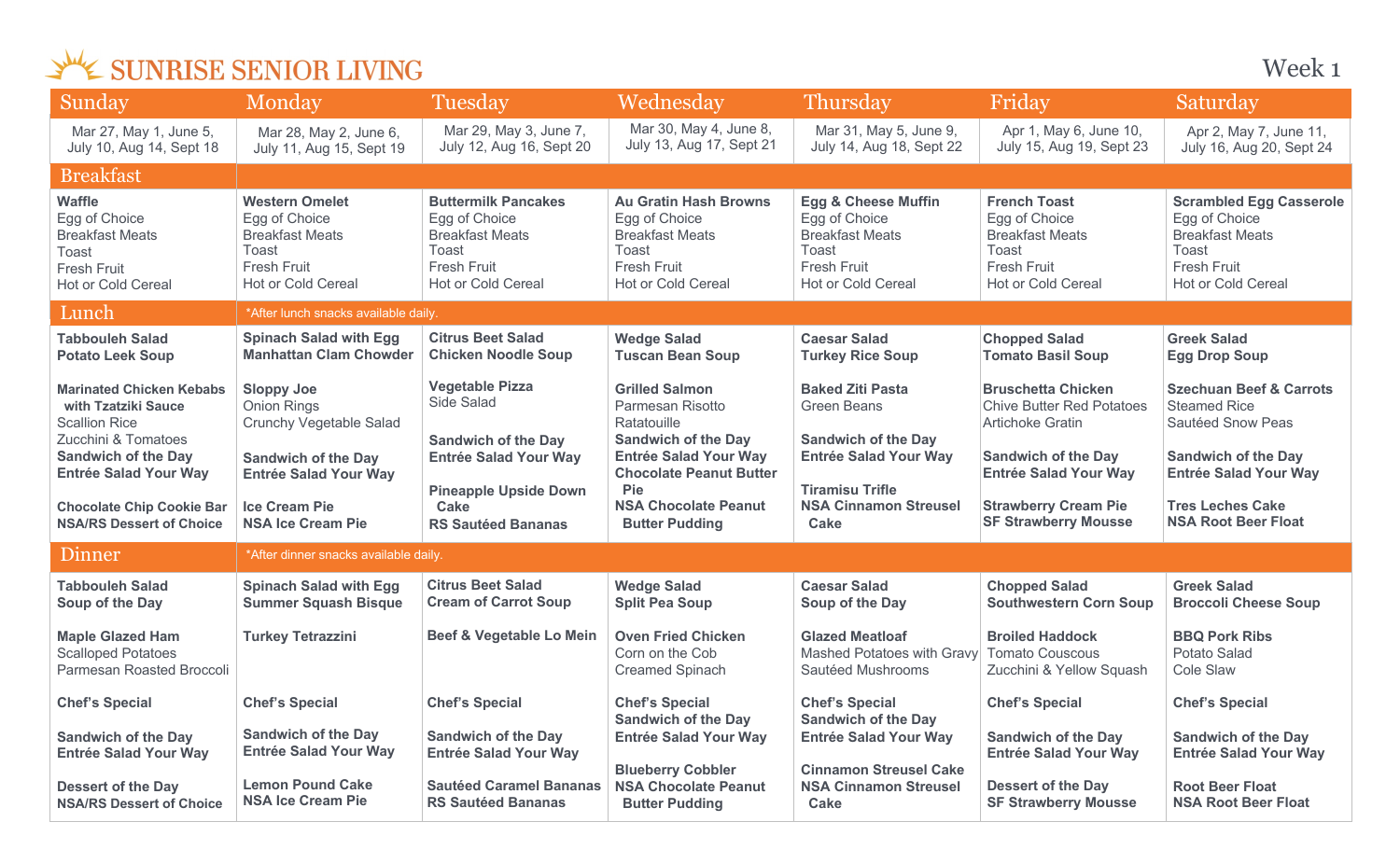| Sunday                                                                                                               | Monday                                                                                                                                | Tuesday                                                                                                                                 | Wednesday                                                                                                                   | <b>Thursday</b>                                                                                                         | Friday                                                                                                              | Saturday                                                                                                                              |
|----------------------------------------------------------------------------------------------------------------------|---------------------------------------------------------------------------------------------------------------------------------------|-----------------------------------------------------------------------------------------------------------------------------------------|-----------------------------------------------------------------------------------------------------------------------------|-------------------------------------------------------------------------------------------------------------------------|---------------------------------------------------------------------------------------------------------------------|---------------------------------------------------------------------------------------------------------------------------------------|
| Apr 3, May 8, June 12,<br><b>July 17, Aug 21</b>                                                                     | Apr 4, May 9, June 13,<br><b>July 18, Aug 22</b>                                                                                      | Apr 5, May 10, June 14,<br><b>July 19, Aug 23</b>                                                                                       | Apr 6, May 11, June 15,<br>July 20, Aug 24                                                                                  | Apr 7, May 12, June 16,<br><b>July 21, Aug 25</b>                                                                       | Apr 8, May 13, June 17,<br>July 22, Aug 26                                                                          | Apr 9, May 14, June 18,<br>July 23, Aug 27                                                                                            |
| <b>Breakfast</b>                                                                                                     |                                                                                                                                       |                                                                                                                                         |                                                                                                                             |                                                                                                                         |                                                                                                                     |                                                                                                                                       |
| <b>Waffle</b><br>Egg of Choice<br><b>Breakfast Meats</b><br>Toast<br><b>Fresh Fruit</b><br><b>Hot or Cold Cereal</b> | <b>Ham &amp; Cheese Omelet</b><br>Egg of Choice<br><b>Breakfast Meats</b><br>Toast<br><b>Fresh Fruit</b><br><b>Hot or Cold Cereal</b> | <b>Buttermilk Pancakes</b><br>Egg of Choice<br><b>Breakfast Meats</b><br>Toast<br><b>Fresh Fruit</b><br>Hot or Cold Cereal              | <b>Cinnamon Roll</b><br>Egg of Choice<br><b>Breakfast Meats</b><br>Toast<br><b>Fresh Fruit</b><br><b>Hot or Cold Cereal</b> | <b>Egg &amp; Cheese Muffin</b><br>Egg of Choice<br><b>Breakfast Meats</b><br>Toast<br>Fresh Fruit<br>Hot or Cold Cereal | <b>French Toast</b><br>Egg of Choice<br><b>Breakfast Meats</b><br>Toast<br><b>Fresh Fruit</b><br>Hot or Cold Cereal | <b>Scrambled Egg Casserole</b><br>Egg of Choice<br><b>Breakfast Meats</b><br><b>Toast</b><br><b>Fresh Fruit</b><br>Hot or Cold Cereal |
| Lunch                                                                                                                | *After lunch snacks available daily.                                                                                                  |                                                                                                                                         |                                                                                                                             |                                                                                                                         |                                                                                                                     |                                                                                                                                       |
| <b>Spinach Blue Cheese Salad</b><br><b>Garden Vegetable Soup</b>                                                     | <b>Tossed Garden Salad</b><br><b>Cream of Cauliflower Soup</b>                                                                        | <b>Mediterranean Salad</b><br><b>Wild Rice &amp; Mushroom</b><br>Soup                                                                   | <b>Salad Greens with Orange</b><br><b>Tomato Soup with</b><br><b>Couscous</b>                                               | <b>Apple Cranberry Salad</b><br><b>Black Bean Soup</b>                                                                  | <b>Tomato &amp; Goat Cheese</b><br><b>Salad</b><br><b>Minestrone Soup</b>                                           | <b>Spinach Mushroom Salad</b><br><b>Cream of Broccoli Soup</b>                                                                        |
| <b>Lemon Rosemary Chicken</b><br><b>Honey Roasted Sweet</b><br>Potatoes<br>Summer Squash                             | <b>Salisbury Steak</b><br><b>Garlic Mashed Potatoes</b><br><b>Herb Roasted Carrots</b><br><b>Sandwich of the Day</b>                  | <b>Cheese &amp; Potato Pierogies</b><br>with Bacon & Sour Cream Oven Fried Fish & Chips<br><b>Caramelized Onions</b><br>Sautéed Cabbage | Succotash                                                                                                                   | <b>Teriyaki Chicken</b><br><b>Brown Rice</b><br><b>Stir Fried Vegetables</b>                                            | <b>Penne &amp; Meatballs</b><br><b>Swiss Chard with Garlic</b><br><b>Sandwich of the Day</b>                        | <b>Chicken Pot Pie</b><br><b>Glazed Carrots</b>                                                                                       |
| <b>Sandwich of the Day</b><br><b>Entrée Salad Your Way</b>                                                           | <b>Entrée Salad Your Way</b>                                                                                                          | <b>Sandwich of the Day</b><br><b>Entrée Salad Your Way</b>                                                                              | <b>Sandwich of the Day</b><br><b>Entrée Salad Your Way</b>                                                                  | <b>Sandwich of the Day</b><br><b>Entrée Salad Your Way</b>                                                              | <b>Entrée Salad Your Way</b>                                                                                        | <b>Sandwich of the Day</b><br><b>Entrée Salad Your Way</b>                                                                            |
| <b>Banana Bread</b><br><b>NSA/RS Dessert of Choice</b>                                                               | <b>Blonde Brownie Sundae</b><br><b>NSA Blonde Brownie</b><br><b>Sundae</b>                                                            | <b>Frosted Chocolate Cake</b><br><b>RS Frosted Chocolate Cake</b>                                                                       | <b>Strawberry Shortcake</b><br><b>RS Tapioca Pudding</b>                                                                    | <b>Coconut Cream Squares</b><br><b>NSA Apple Crisp</b>                                                                  | <b>White Chocolate Bread</b><br><b>Pudding</b><br><b>RS Vanilla Pudding</b>                                         | <b>Raspberry Jam Bar</b><br><b>RS Red Velvet Cake</b>                                                                                 |
| Dinner                                                                                                               | *After dinner snacks available daily.                                                                                                 |                                                                                                                                         |                                                                                                                             |                                                                                                                         |                                                                                                                     |                                                                                                                                       |
| <b>Spinach Blue Cheese Salad</b><br>Soup of the Day                                                                  | <b>Tossed Garden Salad</b><br><b>Italian Wedding Soup</b>                                                                             | <b>Mediterranean Salad</b><br><b>Beef Noodle Soup</b>                                                                                   | <b>Salad Greens with Orange</b><br><b>Lentil Soup</b>                                                                       | <b>Apple Cranberry Salad</b><br>Soup of the Day                                                                         | <b>Tomato &amp; Goat Cheese</b><br><b>Salad</b><br><b>Chicken Corn Chowder</b>                                      | <b>Spinach Mushroom Salad</b><br><b>French Onion Soup</b>                                                                             |
| <b>Seafood Alfredo with</b><br>Linguini<br>Lemon Butter Broccoli                                                     | <b>Chicken Cacciatore</b><br>Creamy Polenta<br>Sautéed Vegetables                                                                     | <b>Breaded Veal Cutlet</b><br>Warm Lentil Salad<br>Green Beans & Grape<br>Tomatoes                                                      | <b>Beef &amp; Mushroom Stew</b><br><b>Biscuit</b>                                                                           | <b>Pork Tenderloin Diane</b><br><b>Whipped Red Potatoes</b><br><b>Buttered Peas</b>                                     | <b>Cod in Tarragon-Tomato</b><br><b>Broth</b><br><b>Saffron Risotto</b>                                             | <b>Grilled Sirloin Steak</b><br>with Hollandaise Sauce<br><b>Baked Potato &amp; Sour</b><br>Cream                                     |
| <b>Chef's Special</b>                                                                                                | <b>Chef's Special</b><br><b>Sandwich of the Day</b>                                                                                   | <b>Chef's Special</b>                                                                                                                   | <b>Chef's Special</b>                                                                                                       | <b>Chef's Special</b>                                                                                                   | <b>Steamed Asparagus</b><br><b>Chef's Special</b>                                                                   | Grilled Zucchini<br><b>Chef's Special</b>                                                                                             |
| <b>Sandwich of the Day</b><br><b>Entrée Salad Your Way</b>                                                           | <b>Entrée Salad Your Way</b><br><b>Blueberry Cake</b>                                                                                 | <b>Sandwich of the Day</b><br><b>Entrée Salad Your Way</b>                                                                              | <b>Sandwich of the Day</b><br><b>Entrée Salad Your Way</b>                                                                  | <b>Sandwich of the Day</b><br><b>Entrée Salad Your Way</b>                                                              | <b>Sandwich of the Day</b><br><b>Entrée Salad Your Way</b>                                                          | <b>Sandwich of the Day</b><br><b>Entrée Salad Your Way</b>                                                                            |
| <b>Dessert of the Day</b><br><b>NSA/RS Dessert of Choice</b>                                                         | <b>NSA Blonde Brownie</b><br><b>Sundae</b>                                                                                            | <b>Peaches &amp; Cream Bar</b><br><b>RS Frosted Chocolate Cake</b>                                                                      | <b>Creamy Rice Pudding</b><br><b>RS Tapioca Pudding</b>                                                                     | <b>Apple Crisp</b><br><b>NSA Apple Crisp</b>                                                                            | <b>Dessert of the Day</b><br><b>RS Vanilla Pudding</b>                                                              | <b>Red Velvet Cake</b><br><b>RS Red Velvet Cake</b>                                                                                   |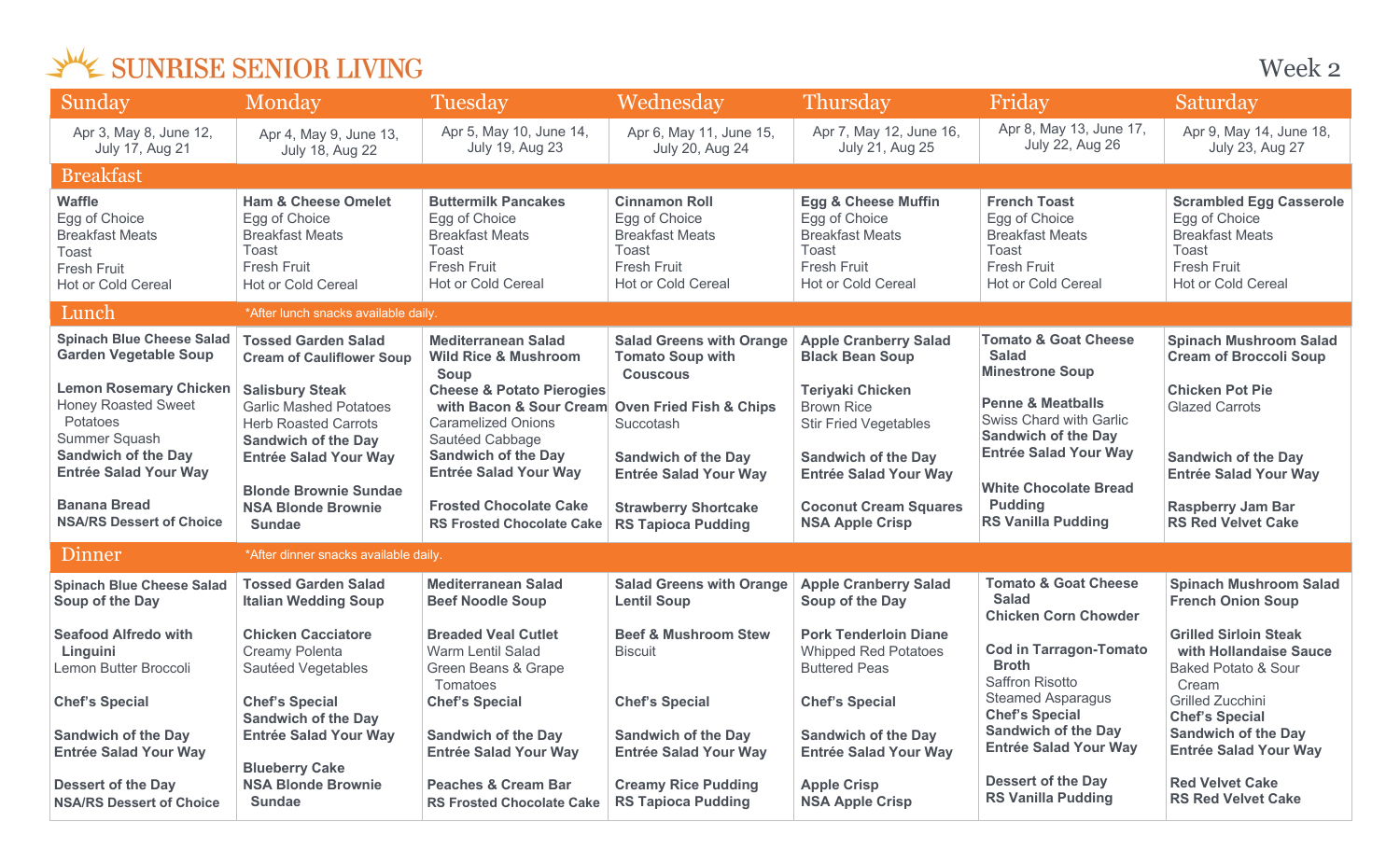Week 3

| Sunday                                                                                                               | Monday                                                                                                                 | <b>Tuesday</b>                                                                                                             | Wednesday                                                                                                       | Thursday                                                                                                                | Friday                                                                                                              | Saturday                                                                                                                     |
|----------------------------------------------------------------------------------------------------------------------|------------------------------------------------------------------------------------------------------------------------|----------------------------------------------------------------------------------------------------------------------------|-----------------------------------------------------------------------------------------------------------------|-------------------------------------------------------------------------------------------------------------------------|---------------------------------------------------------------------------------------------------------------------|------------------------------------------------------------------------------------------------------------------------------|
| Apr 10, May 15, June 19,<br><b>July 24, Aug 28</b>                                                                   | Apr 11, May 16, June 20,<br>July 25, Aug 29                                                                            | Apr 12, May 17, June 21,<br>July 26, Aug 30                                                                                | Apr 13, May 18, June 22,<br>July 27, Aug 31                                                                     | Apr 14, May 19, June 23,<br>July 28, Sept 1                                                                             | Apr 15, May 20, June 24,<br>July 29, Sept 2                                                                         | Apr 16, May 21, June 25,<br>July 30, Sept 3                                                                                  |
| <b>Breakfast</b>                                                                                                     |                                                                                                                        |                                                                                                                            |                                                                                                                 |                                                                                                                         |                                                                                                                     |                                                                                                                              |
| <b>Waffle</b><br>Egg of Choice<br><b>Breakfast Meats</b><br>Toast<br><b>Fresh Fruit</b><br><b>Hot or Cold Cereal</b> | <b>Omelet</b><br>Egg of Choice<br><b>Breakfast Meats</b><br>Toast<br><b>Fresh Fruit</b><br>Hot or Cold Cereal          | <b>Buttermilk Pancakes</b><br>Egg of Choice<br><b>Breakfast Meats</b><br>Toast<br><b>Fresh Fruit</b><br>Hot or Cold Cereal | <b>Biscuits</b><br>Egg of Choice<br><b>Breakfast Meats</b><br>Toast<br><b>Fresh Fruit</b><br>Hot or Cold Cereal | <b>Egg &amp; Cheese Muffin</b><br>Egg of Choice<br><b>Breakfast Meats</b><br>Toast<br>Fresh Fruit<br>Hot or Cold Cereal | <b>French Toast</b><br>Egg of Choice<br><b>Breakfast Meats</b><br>Toast<br><b>Fresh Fruit</b><br>Hot or Cold Cereal | <b>Au Gratin Hash Browns</b><br>Egg of Choice<br><b>Breakfast Meats</b><br>Toast<br><b>Fresh Fruit</b><br>Hot or Cold Cereal |
| Lunch                                                                                                                | *After lunch snacks available daily.                                                                                   |                                                                                                                            |                                                                                                                 |                                                                                                                         |                                                                                                                     |                                                                                                                              |
| <b>Grilled Peach Salad</b><br><b>Sweet Potato Bisque</b>                                                             | <b>Lettuce &amp; Tomato Salad</b><br><b>Clam Chowder</b>                                                               | <b>BLT Salad</b><br><b>Cream of Tomato Soup</b>                                                                            | <b>Caesar Salad</b><br><b>Cream of Carrot Soup</b>                                                              | <b>Caprese Salad</b><br><b>Corn Chowder</b>                                                                             | <b>Chopped Salad</b><br><b>Cream of Potato Soup</b>                                                                 | <b>Greek Salad</b><br><b>Tuscan Bean Soup</b>                                                                                |
| <b>Herb Grilled Chicken Thigh</b><br><b>Herbed Couscous</b><br><b>Baked Tomato</b>                                   | <b>Shepherd's Pie</b><br><b>Roasted Cauliflower</b><br><b>Sandwich of the Day</b>                                      | <b>Blackened Shrimp</b><br>Red Beans & Rice<br><b>Grilled Peppers</b>                                                      | <b>Turkey Chili</b><br><b>Baked Potato with Broccoli</b><br>& Cheese                                            | <b>Quiche Lorraine</b><br><b>Carrot Raisin Salad</b>                                                                    | <b>Orange Beef</b><br><b>Fried Rice</b><br><b>Stir Fried Vegetables</b>                                             | <b>Baked Spaghetti Casserole</b><br>Sautéed Spinach<br><b>Sandwich of the Day</b>                                            |
| <b>Sandwich of the Day</b><br><b>Entrée Salad Your Way</b>                                                           | <b>Entrée Salad Your Way</b>                                                                                           | <b>Sandwich of the Day</b><br><b>Entrée Salad Your Way</b>                                                                 | <b>Sandwich of the Day</b><br><b>Entrée Salad Your Way</b>                                                      | <b>Sandwich of the Day</b><br><b>Entrée Salad Your Way</b>                                                              | <b>Sandwich of the Day</b><br><b>Entrée Salad Your Way</b>                                                          | <b>Entrée Salad Your Way</b>                                                                                                 |
| <b>Bananas Foster Sundae</b><br><b>NSA/RS Dessert of Choice</b>                                                      | <b>Coffee Cake with Streusel</b><br><b>NSA Cinnamon Streusel</b><br><b>Cake</b>                                        | <b>Lemon Poppy Seed Cake</b><br><b>RS Frosted Lemon Cake</b>                                                               | <b>Cherries Jubilee</b><br><b>NSA Cherries Jubilee</b>                                                          | <b>Ambrosia Salad</b><br><b>RS Banana Cream Pie</b>                                                                     | <b>Coconut Cake</b><br><b>SF Piña Colada Cake</b>                                                                   | <b>Angel Food Cake &amp;</b><br><b>Berries</b><br><b>NSA Angel Food Cake</b>                                                 |
| Dinner                                                                                                               | *After dinner snacks available daily.                                                                                  |                                                                                                                            |                                                                                                                 |                                                                                                                         |                                                                                                                     |                                                                                                                              |
| <b>Grilled Peach Salad</b><br>Soup of the Day                                                                        | <b>Lettuce &amp; Tomato Salad</b><br><b>Swiss Chard &amp; Lentil Soup</b>                                              | <b>BLT Salad</b><br><b>Mushroom Barley Soup</b>                                                                            | <b>Caesar Salad</b><br>Pasta e Fagioli                                                                          | <b>Caprese Salad</b><br>Soup of the Day                                                                                 | <b>Chopped Salad</b><br><b>Chicken Tortilla Soup</b>                                                                | <b>Greek Salad</b><br><b>Chicken Noodle Soup</b>                                                                             |
| <b>Pork Schnitzel with Dill</b><br>with Applesauce<br><b>Rosemary Red Potatoes</b><br><b>Roasted Beets</b>           | <b>Roast Turkey &amp; Gravy</b><br>with Cranberry Sauce<br><b>Traditional Stuffing</b><br><b>Green Beans Almondine</b> | <b>Chicken &amp; Waffles</b><br><b>Collard Greens</b>                                                                      | <b>Meat Lasagna</b><br>Parmesan Zucchini                                                                        | <b>Honey BBQ Chicken</b><br>Macaroni & Cheese<br>Summer Vegetable Ragout                                                | <b>Bay Scallops in Lemon</b><br><b>Butter</b><br><b>Crispy Potatoes</b><br><b>Steamed Brussels Sprouts</b>          | <b>Corned Beef</b><br><b>Boiled Potatoes</b><br><b>Parslied Carrots</b><br>Seasoned Cabbage                                  |
| <b>Chef's Special</b>                                                                                                | <b>Chef's Special</b>                                                                                                  | <b>Chef's Special</b>                                                                                                      | <b>Chef's Special</b>                                                                                           | <b>Chef's Special</b>                                                                                                   |                                                                                                                     |                                                                                                                              |
| <b>Sandwich of the Day</b><br><b>Entrée Salad Your Way</b>                                                           | <b>Sandwich of the Day</b><br><b>Entrée Salad Your Way</b><br><b>Peach Pie</b>                                         | <b>Sandwich of the Day</b><br><b>Entrée Salad Your Way</b>                                                                 | <b>Sandwich of the Day</b><br><b>Entrée Salad Your Way</b>                                                      | <b>Sandwich of the Day</b><br><b>Entrée Salad Your Way</b>                                                              | <b>Chef's Special</b><br><b>Sandwich of the Day</b><br><b>Entrée Salad Your Way</b>                                 | <b>Chef's Special</b><br><b>Sandwich of the Day</b><br><b>Entrée Salad Your Way</b>                                          |
| <b>Dessert of the Day</b><br><b>NSA/RS Dessert of Choice</b>                                                         | <b>NSA Cinnamon Streusel</b><br><b>Cake</b>                                                                            | <b>Chocolate Trifle</b><br><b>RS Frosted Lemon Cake</b>                                                                    | <b>Caramel Cake</b><br><b>NSA Cherries Jubilee</b>                                                              | <b>Banana Cream Pie</b><br><b>RS Banana Cream Pie</b>                                                                   | <b>Dessert of the Day</b><br><b>SF Piña Colada Cake</b>                                                             | <b>Cheesecake</b><br><b>NSA Angel Food Cake</b>                                                                              |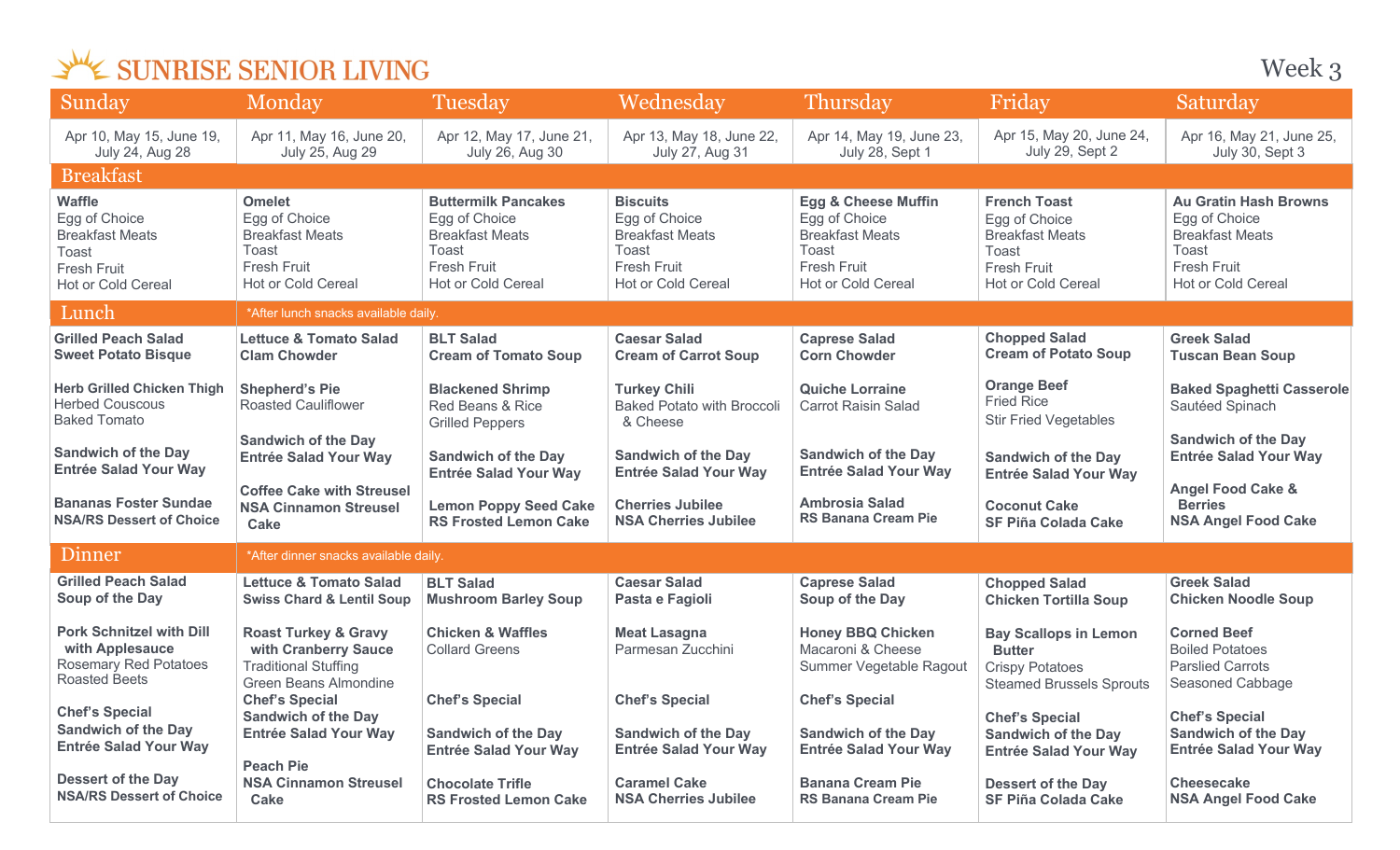| Sunday                                                                                                                  | Monday                                                                                                                               | <b>Tuesday</b>                                                                                                             | Wednesday                                                                                                                   | <b>Thursday</b>                                                                                                                          | Friday                                                                                                              | Saturday                                                                                                                       |  |
|-------------------------------------------------------------------------------------------------------------------------|--------------------------------------------------------------------------------------------------------------------------------------|----------------------------------------------------------------------------------------------------------------------------|-----------------------------------------------------------------------------------------------------------------------------|------------------------------------------------------------------------------------------------------------------------------------------|---------------------------------------------------------------------------------------------------------------------|--------------------------------------------------------------------------------------------------------------------------------|--|
| Apr 17, May 22, June 26,<br>July 31, Sept 4                                                                             | Apr 18, May 23, June 27,<br>Aug 1, Sept 5                                                                                            | Apr 19, May 24, June 28,<br>Aug 2, Sept 6                                                                                  | Apr 20, May 25, June 29,<br>Aug 3, Sept 7                                                                                   | Apr 21, May 26, June 30,<br>Aug 4, Sept 8                                                                                                | Apr 22, May 27, July 1,<br>Aug 5, Sept 9                                                                            | Apr 23, May 28, July 2,<br>Aug 6, Sept 10                                                                                      |  |
| <b>Breakfast</b>                                                                                                        |                                                                                                                                      |                                                                                                                            |                                                                                                                             |                                                                                                                                          |                                                                                                                     |                                                                                                                                |  |
| <b>Waffle</b><br>Egg of Choice<br><b>Breakfast Meats</b><br>Toast<br><b>Fresh Fruit</b><br>Hot or Cold Cereal           | <b>Western Omelet</b><br>Egg of Choice<br><b>Breakfast Meats</b><br>Toast<br><b>Fresh Fruit</b><br><b>Hot or Cold Cereal</b>         | <b>Buttermilk Pancakes</b><br>Egg of Choice<br><b>Breakfast Meats</b><br>Toast<br><b>Fresh Fruit</b><br>Hot or Cold Cereal | <b>Cinnamon Roll</b><br>Egg of Choice<br><b>Breakfast Meats</b><br>Toast<br><b>Fresh Fruit</b><br><b>Hot or Cold Cereal</b> | <b>Egg &amp; Cheese Muffin</b><br>Egg of Choice<br><b>Breakfast Meats</b><br>Toast<br>Fresh Fruit<br>Hot or Cold Cereal                  | <b>French Toast</b><br>Egg of Choice<br><b>Breakfast Meats</b><br>Toast<br><b>Fresh Fruit</b><br>Hot or Cold Cereal | <b>Scrambled Egg Casserole</b><br>Egg of Choice<br><b>Breakfast Meats</b><br>Toast<br><b>Fresh Fruit</b><br>Hot or Cold Cereal |  |
| Lunch                                                                                                                   | *After lunch snacks available daily.                                                                                                 |                                                                                                                            |                                                                                                                             |                                                                                                                                          |                                                                                                                     |                                                                                                                                |  |
| <b>Tomato &amp; Goat Cheese</b><br><b>Salad</b><br><b>Spiced Cauliflower Soup</b>                                       | <b>Citrus Beet Salad</b><br><b>Garden Vegetable Soup</b>                                                                             | <b>Mediterranean Salad</b><br><b>Seafood Bisque</b>                                                                        | <b>Spinach Parmesan Salad</b><br><b>Vegetable Beef Soup</b>                                                                 | <b>Wedge Salad</b><br><b>Turkey Noodle Soup</b>                                                                                          | <b>Tossed Garden Salad</b><br><b>Potato Leek Soup</b>                                                               | <b>Salad Greens</b><br><b>Carrot &amp; Ginger Soup</b>                                                                         |  |
| <b>Salmon with Lemon</b><br><b>Cream Sauce</b><br>Pesto Orzo<br><b>Grilled Vegetables</b><br><b>Sandwich of the Day</b> | <b>Teriyaki Turkey Burger</b><br><b>Baked Oven Fries</b><br>Asian Slaw<br><b>Sandwich of the Day</b><br><b>Entrée Salad Your Way</b> | <b>Chicken Parmesan</b><br>Spaghetti & Marinara<br>Basil Zucchini Sauté<br><b>Sandwich of the Day</b>                      | <b>Cheese Pizza</b><br>Side Salad<br><b>Sandwich of the Day</b>                                                             | <b>Swedish Meatballs</b><br><b>Parslied Noodles</b><br>Peas & Pearl Onions<br><b>Sandwich of the Day</b><br><b>Entrée Salad Your Way</b> | <b>BBQ Pulled Pork</b><br><b>Baked Beans</b><br>Cole Slaw<br><b>Sandwich of the Day</b>                             | <b>General Tso's Chicken</b><br><b>Brown Rice</b><br><b>Stir Fried Vegetables</b><br><b>Sandwich of the Day</b>                |  |
| <b>Entrée Salad Your Way</b>                                                                                            |                                                                                                                                      | <b>Entrée Salad Your Way</b>                                                                                               | <b>Entrée Salad Your Way</b>                                                                                                | <b>Cinnamon Rum Raisin</b>                                                                                                               | <b>Entrée Salad Your Way</b>                                                                                        | <b>Entrée Salad Your Way</b>                                                                                                   |  |
| <b>Chocolate Éclair Torte</b><br><b>NSA/RS Dessert of Choice</b>                                                        | <b>Cherry Pie</b><br><b>NSA Cherry Pie</b>                                                                                           | <b>Frosted Yellow Cake</b><br><b>RS Frosted Yellow Cake</b>                                                                | <b>Lemon Mousse</b><br><b>SF Lemon Mousse</b>                                                                               | <b>Rice Pudding</b><br><b>RS Carrot Cake</b>                                                                                             | <b>Peach Melba</b><br><b>NSA Peach Melba</b>                                                                        | <b>Coconut Custard Pie</b><br><b>SF Brownie</b>                                                                                |  |
| Dinner                                                                                                                  | *After dinner snacks available daily.                                                                                                |                                                                                                                            |                                                                                                                             |                                                                                                                                          |                                                                                                                     |                                                                                                                                |  |
| <b>Tomato &amp; Goat Cheese</b><br><b>Salad</b><br>Soup of the Day                                                      | <b>Citrus Beet Salad</b><br><b>Chicken Orzo Soup</b>                                                                                 | <b>Mediterranean Salad</b><br><b>Navy Bean Soup</b>                                                                        | <b>Spinach Parmesan Salad</b><br><b>Summer Squash Bisque</b>                                                                | <b>Wedge Salad</b><br>Soup of the Day                                                                                                    | <b>Tossed Garden Salad</b><br><b>Tomato Barley Soup</b>                                                             | <b>Salad Greens</b><br><b>Hungarian Mushroom Soup</b>                                                                          |  |
| <b>Glazed Meatloaf</b><br><b>Cheddar Mashed Potatoes</b><br><b>Herbed Green Beans</b>                                   | <b>Baked Ham</b><br>Parmesan Bread Pudding<br><b>Broccoli Spears</b>                                                                 | <b>Beef Pot Roast</b><br><b>Rissole Potatoes</b><br><b>Sherried Mushrooms</b>                                              | <b>Peach Pork Loin</b><br>Potatoes Anna<br><b>Glazed Rosemary Carrots</b>                                                   | <b>Chicken with Corn Relish</b><br><b>Sweet Potato Casserole</b>                                                                         | <b>Linguini Pasta with White</b><br><b>Clam Sauce</b><br>Parmesan Roasted Broccoli                                  | <b>Sirloin of Beef Au Jus</b><br>Baked Potato & Sour Cream<br><b>Creamed Spinach</b>                                           |  |
| <b>Chef's Special</b>                                                                                                   | <b>Chef's Special</b>                                                                                                                | <b>Chef's Special</b>                                                                                                      | <b>Chef's Special</b>                                                                                                       | <b>Chef's Special</b>                                                                                                                    | <b>Chef's Special</b>                                                                                               | <b>Chef's Special</b>                                                                                                          |  |
| <b>Sandwich of the Day</b><br><b>Entrée Salad Your Way</b>                                                              | <b>Sandwich of the Day</b><br><b>Entrée Salad Your Way</b>                                                                           | <b>Sandwich of the Day</b><br><b>Entrée Salad Your Way</b>                                                                 | <b>Sandwich of the Day</b><br><b>Entrée Salad Your Way</b>                                                                  | <b>Sandwich of the Day</b><br><b>Entrée Salad Your Way</b>                                                                               | <b>Sandwich of the Day</b><br><b>Entrée Salad Your Way</b>                                                          | <b>Sandwich of the Day</b><br><b>Entrée Salad Your Way</b>                                                                     |  |
| <b>Dessert of the Day</b><br><b>NSA/RS Dessert of Choice</b>                                                            | <b>Hot Fudge Sundae</b><br><b>NSA Cherry Pie</b>                                                                                     | <b>Escalloped Apples</b><br><b>RS Frosted Yellow Cake</b>                                                                  | <b>German Chocolate Cake</b><br><b>SF Lemon Mousse</b>                                                                      | <b>Carrot Cake</b><br><b>RS Carrot Cake</b>                                                                                              | <b>Dessert of the Day</b><br><b>NSA Peach Melba</b>                                                                 | <b>Turtle Brownie</b><br><b>SF Brownie</b>                                                                                     |  |